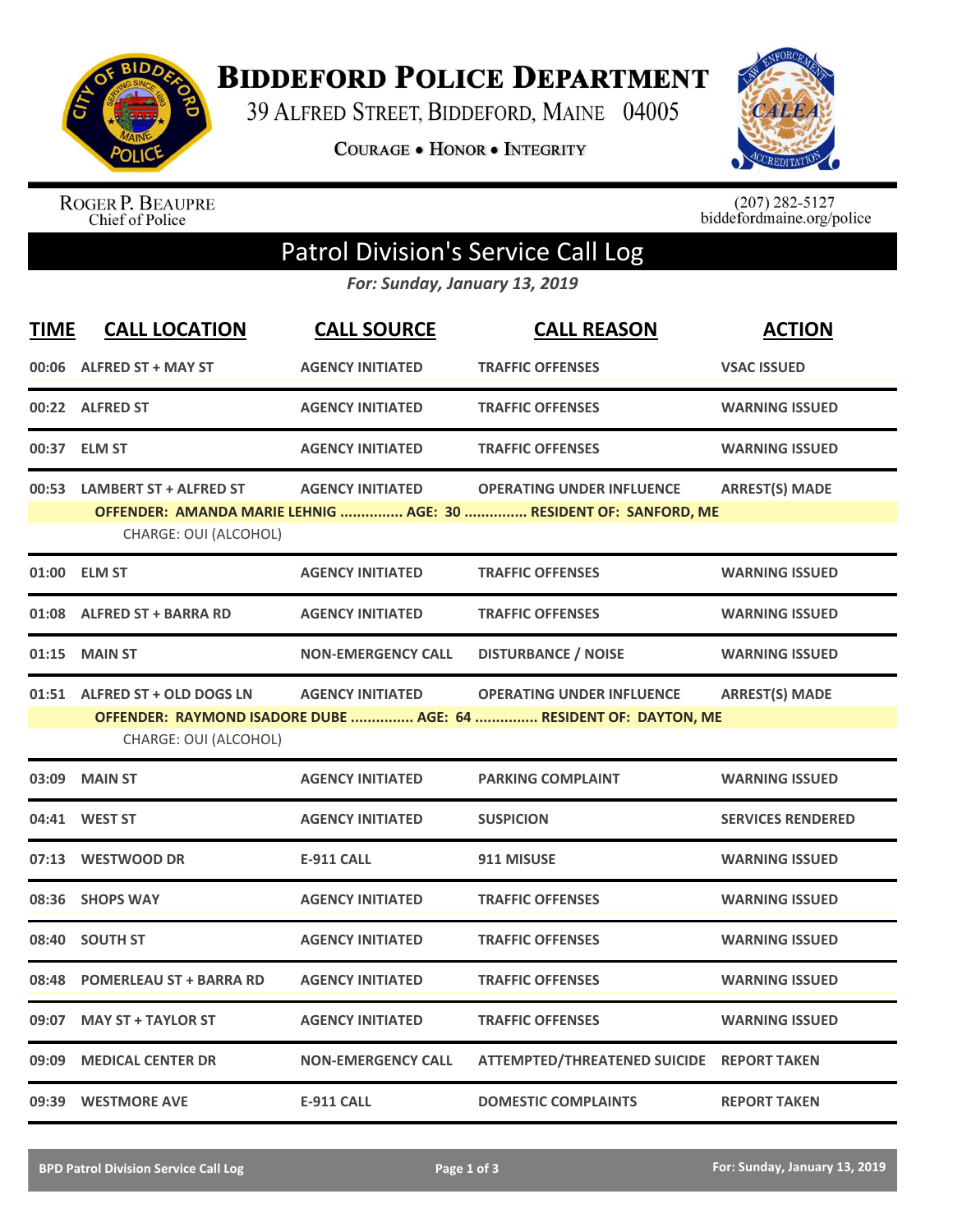| <b>TIME</b> | <b>CALL LOCATION</b>                              | <b>CALL SOURCE</b>        | <b>CALL REASON</b>                 | <b>ACTION</b>               |
|-------------|---------------------------------------------------|---------------------------|------------------------------------|-----------------------------|
| 09:53       | <b>NOREASTER WAY</b>                              | <b>WALK-IN AT STATION</b> | <b>CRIMINAL MISCHIEF</b>           | <b>REPORT TAKEN</b>         |
| 10:03       | <b>JEFFERSON ST</b>                               | <b>E-911 CALL</b>         | 911 MISUSE                         | <b>SERVICES RENDERED</b>    |
|             | 10:27 SHELTRA AVE                                 | <b>E-911 CALL</b>         | 911 MISUSE                         | <b>NEGATIVE CONTACT</b>     |
|             | 10:33 BOULDER WAY                                 | <b>AGENCY INITIATED</b>   | <b>PAPERWORK</b>                   | <b>PAPERWORK NOT SERVED</b> |
|             | 10:36 ARROWWOOD DR                                | <b>AGENCY INITIATED</b>   | <b>PAPERWORK</b>                   | <b>PAPERWORK NOT SERVED</b> |
|             | 10:38 ALFRED ST                                   | <b>AGENCY INITIATED</b>   | <b>PAPERWORK</b>                   | <b>PAPERWORK NOT SERVED</b> |
|             | 11:04 ALFRED ST                                   | <b>AGENCY INITIATED</b>   | <b>PAPERWORK</b>                   | <b>PAPERWORK NOT SERVED</b> |
|             | 11:13 ALFRED ST                                   | <b>AGENCY INITIATED</b>   | <b>PAPERWORK</b>                   | <b>PAPERWORK NOT SERVED</b> |
|             | 11:25 SOUTH ST + RIVER RD                         | <b>AGENCY INITIATED</b>   | <b>TRAFFIC OFFENSES</b>            | <b>WARNING ISSUED</b>       |
|             | 11:27 ALFRED ST                                   | <b>WALK-IN AT STATION</b> | <b>COURT ORDERED CHECK IN</b>      | <b>SERVICES RENDERED</b>    |
|             | 11:34 SOUTH ST                                    | <b>AGENCY INITIATED</b>   | <b>TRAFFIC OFFENSES</b>            | <b>WARNING ISSUED</b>       |
|             | 11:40 FOSS ST                                     | <b>NON-EMERGENCY CALL</b> | <b>PROTECTION FROM ABUSE ORDER</b> | <b>PAPERWORK SERVED</b>     |
| 12:00       | <b>MASON ST</b>                                   | <b>AGENCY INITIATED</b>   | <b>TRAFFIC OFFENSES</b>            | <b>WARNING ISSUED</b>       |
| 12:03       | <b>MEDICAL CENTER DR</b>                          | <b>NON-EMERGENCY CALL</b> | <b>MENTAL ILLNESS CASES</b>        | <b>SERVICES RENDERED</b>    |
|             | 12:42 CRESCENT ST                                 | <b>AGENCY INITIATED</b>   | <b>TRAFFIC OFFENSES</b>            | <b>NO ACTION REQUIRED</b>   |
|             | 13:04 POOL ST                                     | <b>E-911 CALL</b>         | 911 MISUSE                         | <b>SERVICES RENDERED</b>    |
|             | 13:09 GRAHAM ST + WEST MYRTLE ST AGENCY INITIATED |                           | <b>TRAFFIC OFFENSES</b>            | <b>WARNING ISSUED</b>       |
|             | 13:56 WEST ST                                     | <b>AGENCY INITIATED</b>   | <b>OPER AFTER SUSPENSION</b>       | <b>VSAC ISSUED</b>          |
|             | 13:59 MILE STRETCH RD                             | <b>NON-EMERGENCY CALL</b> | <b>SUSPICION</b>                   | <b>SERVICES RENDERED</b>    |
|             | 14:03 ELM ST + DARTMOUTH ST                       | <b>AGENCY INITIATED</b>   | <b>TRAFFIC OFFENSES</b>            | <b>VSAC ISSUED</b>          |
|             | 14:46 ALFRED ST                                   | <b>WALK-IN AT STATION</b> | <b>COURT ORDERED CHECK IN</b>      | <b>SERVICES RENDERED</b>    |
|             | 15:18 SKY OAKS DR                                 | E-911 CALL                | <b>MENTAL ILLNESS CASES</b>        | <b>SERVICES RENDERED</b>    |
|             | <b>15:19 DUPONT AVE</b>                           | <b>AGENCY INITIATED</b>   | <b>TRAFFIC OFFENSES</b>            | <b>VSAC ISSUED</b>          |
|             | 15:51 ALFRED ST                                   | <b>WALK-IN AT STATION</b> | <b>PAPERWORK</b>                   | <b>PAPERWORK SERVED</b>     |
|             | 16:43 LACONIA ST                                  | <b>AGENCY INITIATED</b>   | <b>PUBLIC ASSIST</b>               | <b>SERVICES RENDERED</b>    |
|             | 16:45 SUMMER ST                                   | <b>AGENCY INITIATED</b>   | <b>PAPERWORK</b>                   | <b>NEGATIVE CONTACT</b>     |